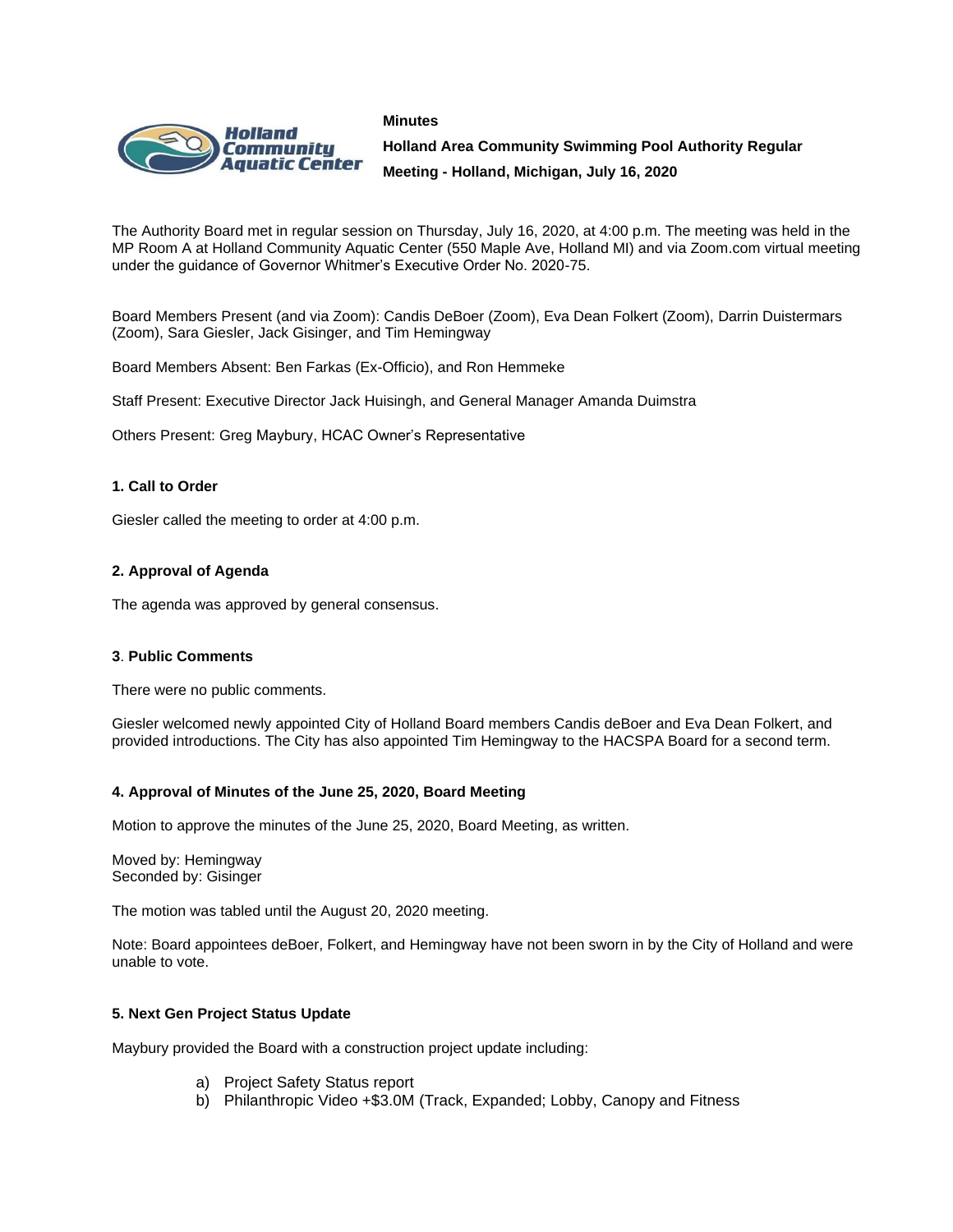- c) Architectural & Design Intent Videos
	- i. Lobby to pool
	- ii. Pools
	- iii. Mezz and Track
- d) Current project pictures composition
- e) Project schedule and budget update
- f) Next steps

## **6. HCAC Foundation Update**

- a) HCAC Foundation Philanthropy Goal is +\$3.0M
	- i. Add 2nd floor indoor track per AMDG/OLC Master Plan Design
	- ii. Add expanded lobby and entry canopy per AMDG/OLC Master Plan Design
	- iii. Add expanded 2nd floor fitness center / class room per AMDG/OLC Master Plan Design
	- iv. HCACF Cabinet Leads and Board Meeting Tuesday, July 13, 2020
	- v. HCACF to focus efforts on achieving the \$3.0M Campaign Goal and adding value to current build

## **7. HACSPA Executive Committee**

Giesler provided an update on Executive Committee activities, as follows:

- a) The Executive Committee has provided the Executive Director with an annual performance review. Results were very positive in all areas. The Board appreciates the leadership that Executive Director Huisingh continues to provide.
- b) Motion to approve updated Vacation Leave policy P-HR-001 as presented. Motion tabled until the August 20 meeting.
- c) Giesler requested that the Board schedule a retreat. The date of Oct. 16, 2020, has been set as tentative.

## **8. HACSPA Finance Committee**

Gisinger provided the Board with several motions that will be tabled until the August meeting. Construction work that is currently being performed will continue to proceed under the provisions of the letters of intent.

## **9. Executive Director Update**

- a) Huisingh advised that the City of Holland has appointed two new City of Holland residents to our HACSPA Board: Eva Dean-Folkert and Candis deBoer. Board Orientation will be provided by Huisingh and Board Chair Giesler.
- b) HCAC remains closed due to Executive Order. Outdoor public pools throughout the State may open at 50% of capacity and indoor pools in the Upper Peninsula and upper portion of the lower peninsula are allowed to open at 25% capacity.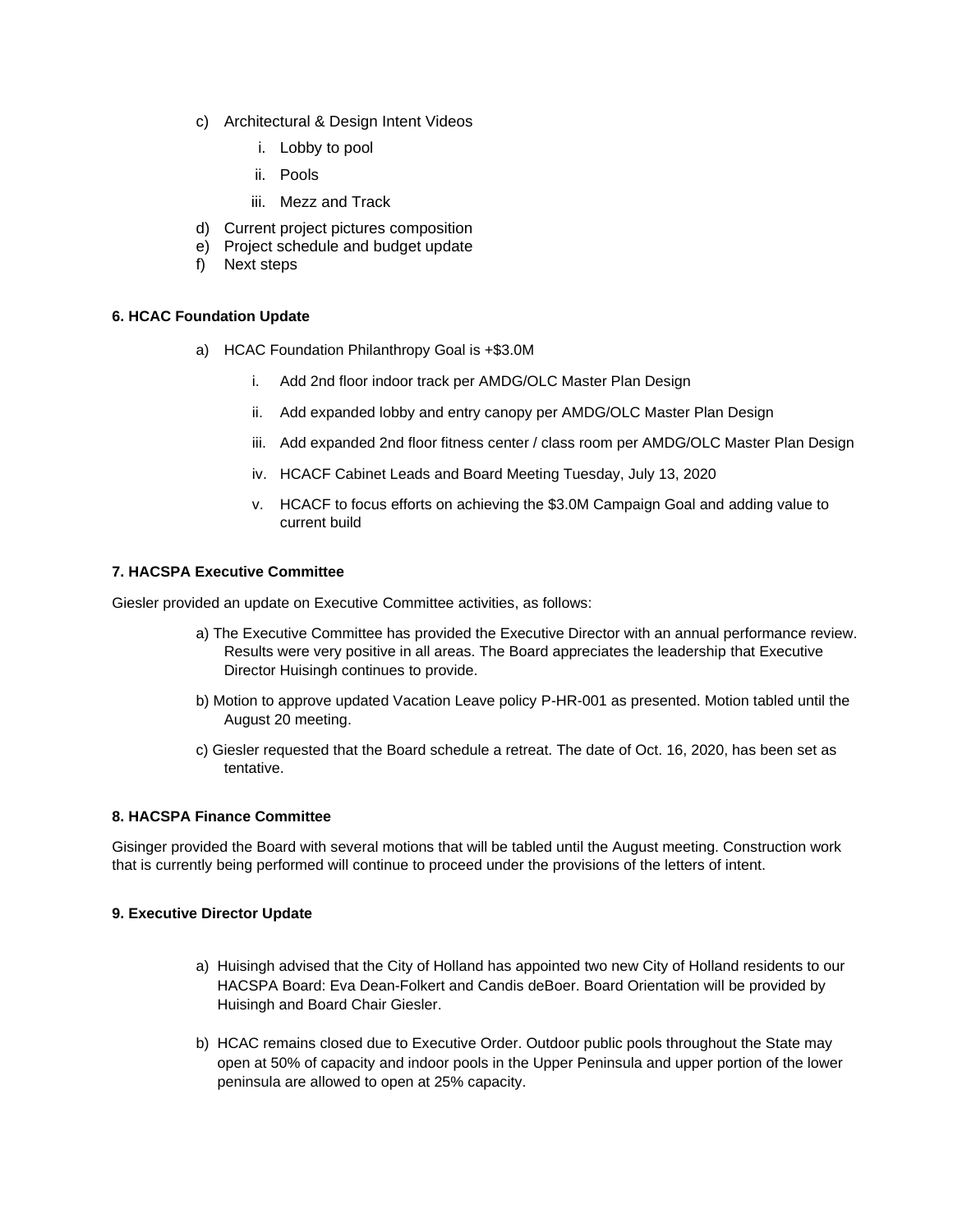- c) Gov. Whitmer has received a HACSPA request to re-open with Statewide guidelines developed through the Dept. of Labor and Economic Opportunity: Proposed return to work guidelines for Public Pools.
- d) Some indoor pools have defied the Executive Order and opened for swimming lessons and swim team practices. Huisingh has been advised that local authorities are aware with actions unknown. Board members expressed a general consensus of their intent to remain closed until the Executive Order is lifted.
- e) HCAC has furloughed most staff, with the exception of a small group of employees to maintain State requirements for pools, maintenance, and administration.
- f) HCAC is prepared to re-open when allowed, and systems are in place to allow appointment-based visits to support community fitness and wellness with swim, dive and fitness programming. COVID-19 response plans have been developed including proper physical distancing and the wearing of masks indoors except for in-pool use.
- g) Fiscal Year 2020-21 has begun with no guidance for a re-opening timeframe in weeks or months.
- h) HCAC Administration will continue for the foreseeable future with minimal staffing, minimizing operational expenses and utilizing fund balance reserves. HCAC has been unable to receive any CARES national or State Funding due to Governmental Entity status.
- i) Prior to the COVID-19 pandemic, HACSPA was performing at record income and usage levels, and daily use, memberships and partnerships were exceeding plans and at record levels.
- j) HACSPA received an expected PPT State Reimbursement early in the fiscal year which was used to retain some staffing through the COVID-19 shut down.
- k) The negative effect of COVID-19 on HACSPA's net income and following reductions in expenses exceeded \$250,000.
- l) HCAC will be audited shortly and we expect to achieve and exceed our FY2019-20 budgeted net income through reductions in expenses, philanthropy achieved, and staffing furloughs.
- m) Significant facility upgrades have been completed with repainting and refurbishment during this downtime. All pools have been drained to reduce expenses, with the exception of the 50M pool.
- n) Ongoing construction is achieving its plans and projects have been expedited to complete during this current shutdown period.
- o) HCAC has placed money into fund balance reserves over the past six years, which has allowed the ability utilize the necessary funds during the pandemic. The Authority is thankful for strong support from its tax base, philanthropists, and partners.
- **p)** Bouws City Pool is open at 50% capacity. HCAC reached out to offer free swimming lessons at the outdoor pool during COVID, but pool space was not available.

### **10. Other Business and Issues**

• There are plans underway for a groundbreaking event. A tentative date has been set for August 27, 2020.